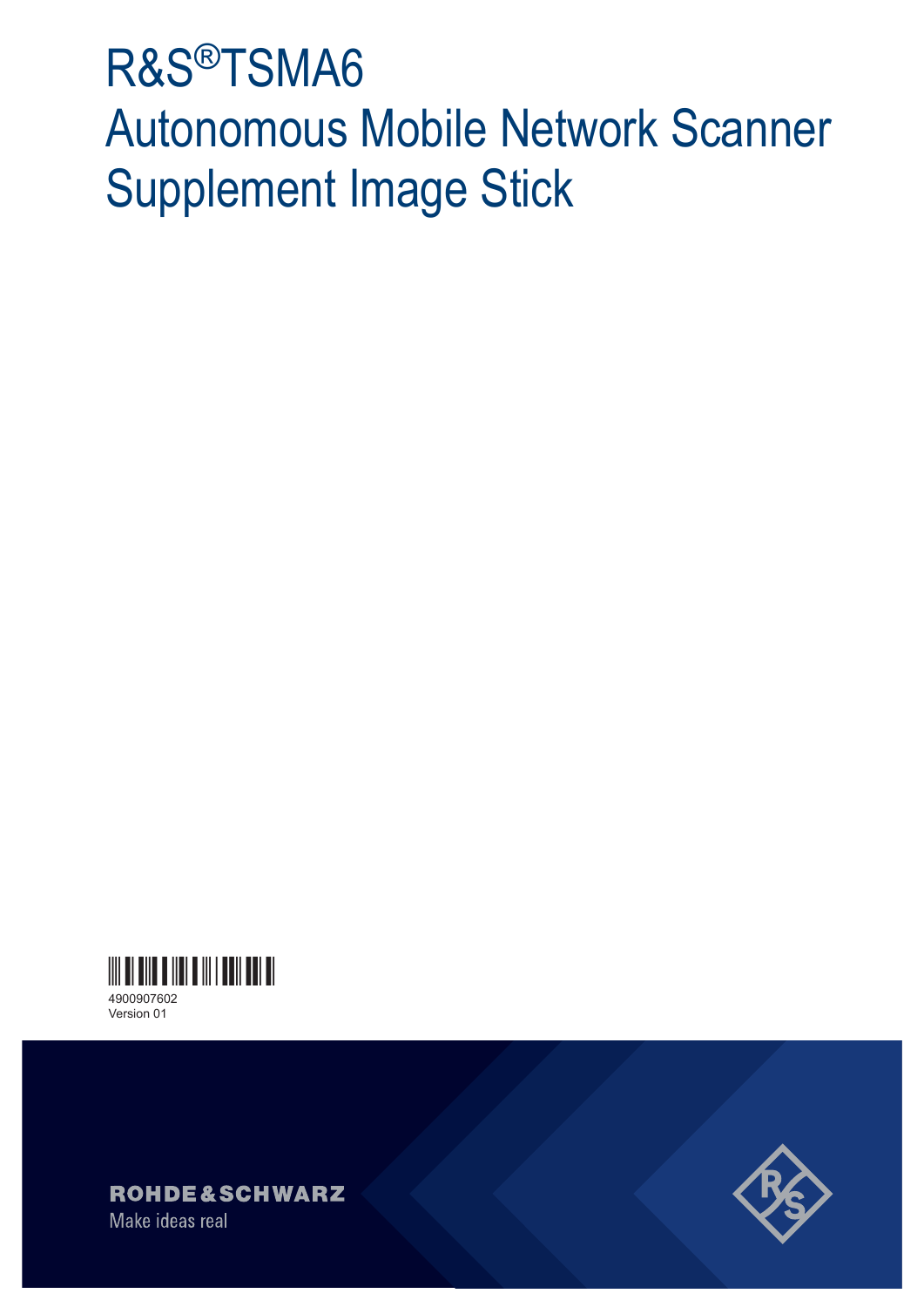4900.9076.02 | Version 01 | R&S®TSMA6

Throughout this manual, products from Rohde & Schwarz are indicated without the ® symbol , e.g. R&S®TSMA6 is indicated as R&S TSMA6.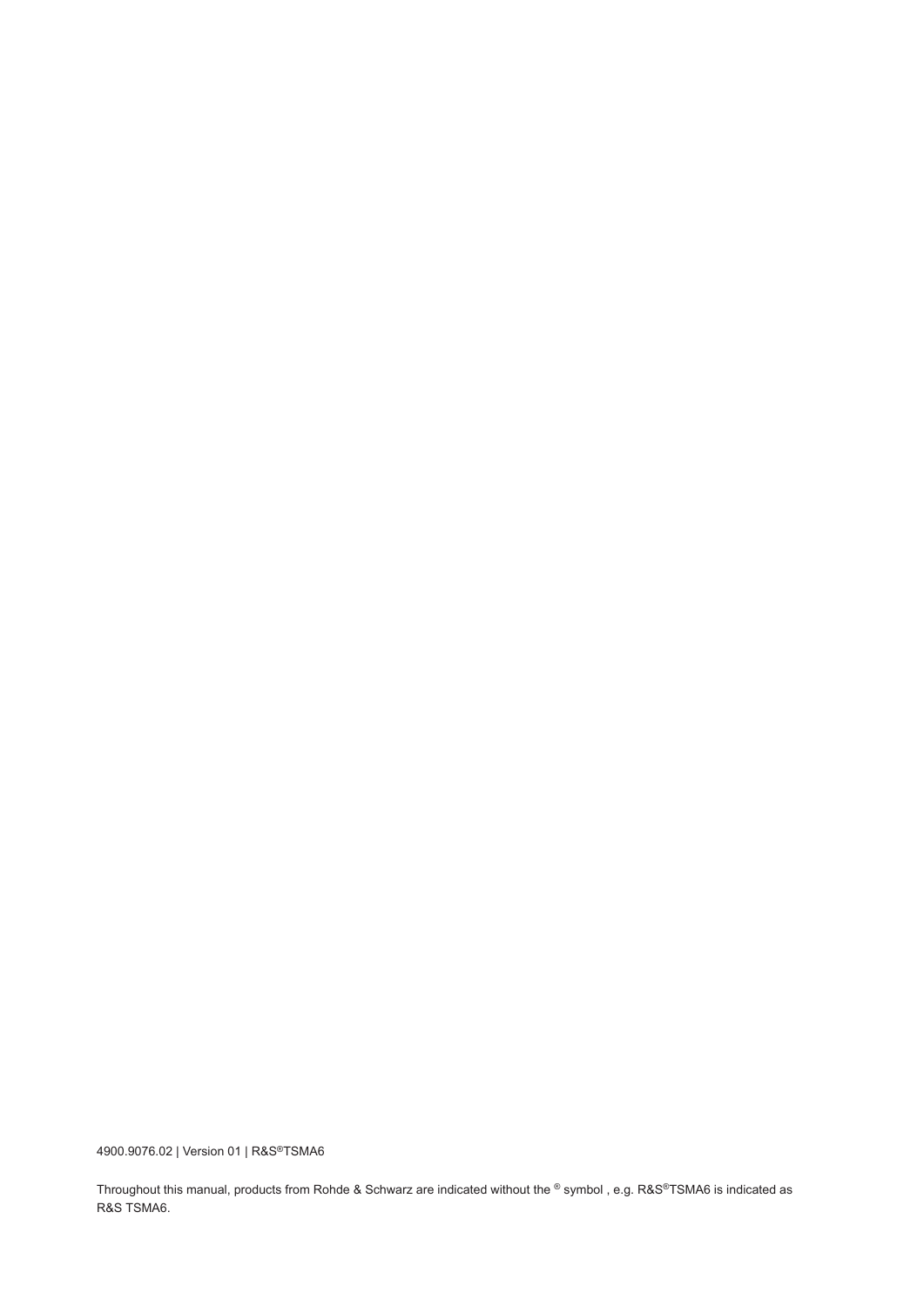## <span id="page-2-0"></span>**Contents**

# 1 Usage of the R&S TSMA6 image stick

With the R&S TSMA6 image stick, you can capture images from and apply images to another R&S TSMA6.

## **1.1 Create a R&S TSMA6 image stick**



You need administrator rights on the PC, where you create the image stick.

To create a R&S TSMA6 image stick, proceed as follows.

Prerequisites:

- A bootable USB stick (USB 3.1 Gen1) with a capacity of at least 64 GB. Make sure that the data on the USB stick is no longer needed as it will be formatted during process of R&S TSMA6 image stick creation.
- Download the "R&S TSMA6 Image Stick" (TSMA6 ImageStick-v<x.y>.zip) tool ([www.rohde-schwarz.com/software/tsma6](https://www.rohde-schwarz.com/software/tsma6)).
- On a PC, unzip the file TSMA6 ImageStick-v<x.y>.zip to a directory of your own choice. The extracted directory contains the PrepareWinPEStick.exe file.
- 1. Insert the USB stick into a free USB3.1 port of a PC.
- 2. Execute the PrepareWinPEStick.exe file in the directory, where you have saved the file.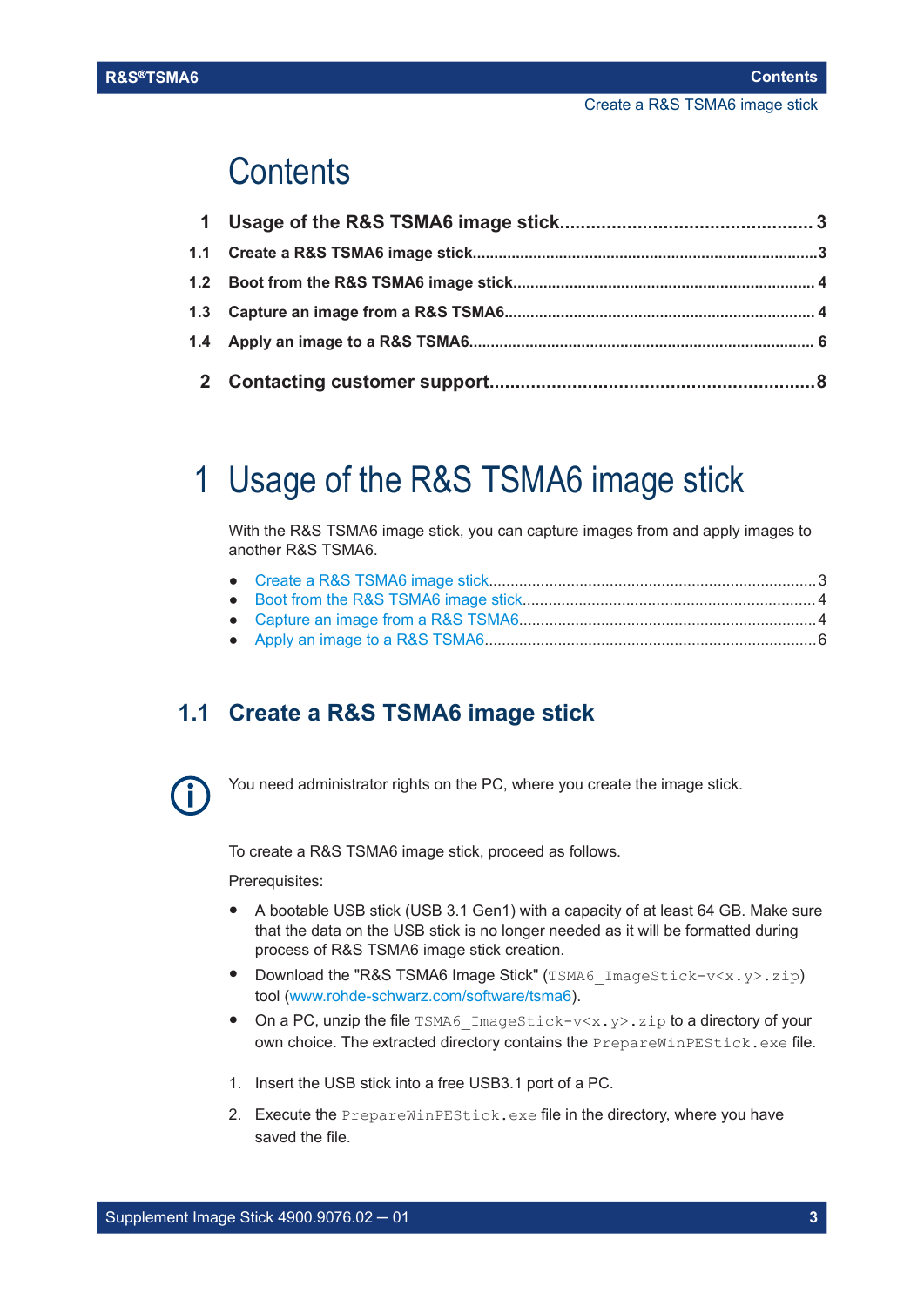<span id="page-3-0"></span>3. Select the USB stick via the "Removable Device Selection" drop-down box.

| Rohde & Schwarz WinPE USB-Stick Preparation |              |                          |
|---------------------------------------------|--------------|--------------------------|
|                                             |              | <b>ROHDE&amp;SCHWARZ</b> |
| Removable Device selection                  | $\checkmark$ | <b>Update Devices</b>    |
| Copy data to USB Device from:               |              | 1.11                     |
| Create RecoveryStick                        |              | Cancel                   |

4. Press "Create RecoveryStick".

In the main directory of the image stick, following directories and files are created automatically:

- /Boot
- /Device
- /EFI
- /sources
- bootmgr
- bootmgr.efi

When the creation of the image stick has finished, you can boot the R&S TSMA6 from this stick.

#### **1.2 Boot from the R&S TSMA6 image stick**

To boot from the R&S TSMA6 image stick, proceed as follows.

- 1. Connect mouse, keyboard and monitor to the R&S TSMA6.
- 2. Insert the created R&S TSMA6 image stick (see [Chapter 1.1, "Create a R&S](#page-2-0) [TSMA6 image stick", on page 3](#page-2-0)) into a free USB 3.0 port on the R&S TSMA6.
- 3. Power on the R&S TSMA6.
- 4. During boot up, press [F10] to enter the boot menu.
- 5. Select the R&S TSMA6 image stick from the list of boot devices and press <Enter>.

The Windows PE environment starts.

### **1.3 Capture an image from a R&S TSMA6**

To capture an image from a R&S TSMA6, proceed as follows: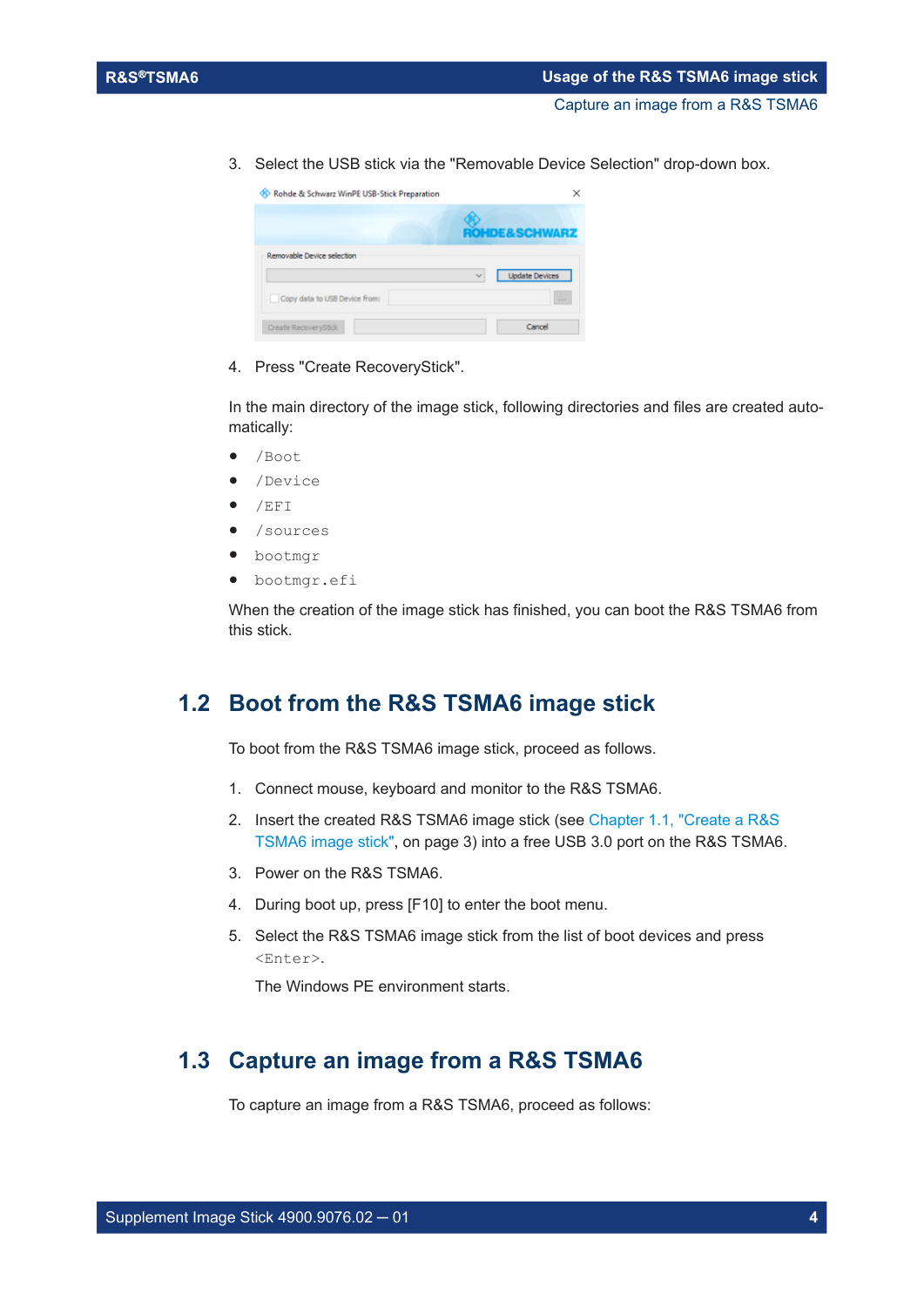**NOTE**: No image files may be present on the R&S TSMA6 image stick in the directory Device/Images. Otherwise, capturing the image from a R&S TSMA6 master device is not possible.

- 1. Boot from the R&S TSMA6 master device via image stick (see [Chapter 1.2, "Boot](#page-3-0) [from the R&S TSMA6 image stick", on page 4\)](#page-3-0).
- 2. In the main menu, press "Capture Image".

The capture process starts automatically and the image files of the R&S TSMA6 master device are saved on the R&S TSMA6 image stick.

| <b>Image Stick</b>                         |                               |  |  |  |
|--------------------------------------------|-------------------------------|--|--|--|
| Capture Image<br>Capture Image from Device | Reboot<br>Reboot the Device   |  |  |  |
|                                            | Help<br>How to use this Stick |  |  |  |
|                                            | About<br>Infos                |  |  |  |

3. After the capture process has finished, the message "Operation successfully done." appears.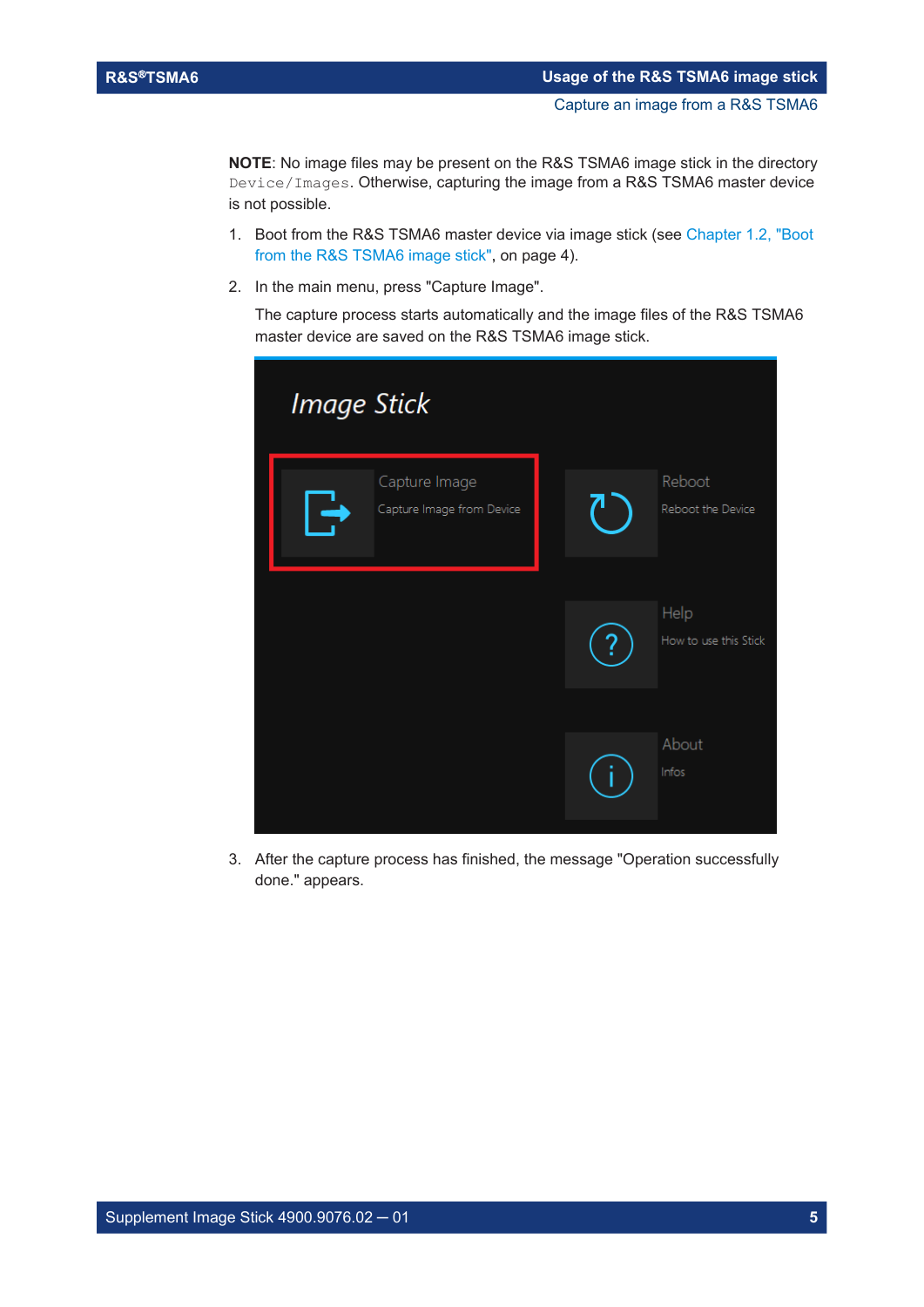Apply an image to a R&S TSMA6

<span id="page-5-0"></span>

- 4. Press "OK".
- 5. Remove the R&S TSMA6 image stick.

The R&S TSMA6 image stick now contains the image files (/Device/Images).

6. Press "Reboot".

The R&S TSMA6 reboots normally in the previously selected mode of operation.



The image files, which are available on the R&S TSMA6 image stick in the directory (/ Device/Images can be saved manually on a PC. So, the image files can be used to be applied on more than one device.

#### **1.4 Apply an image to a R&S TSMA6**

To apply an image to a R&S TSMA6, the following files must be available in the directory Device/Images on the R&S TSMA6 image stick.

- BACKUP.wim
- Data.wim
- RECOVERY.wim
- SYSTEM.wim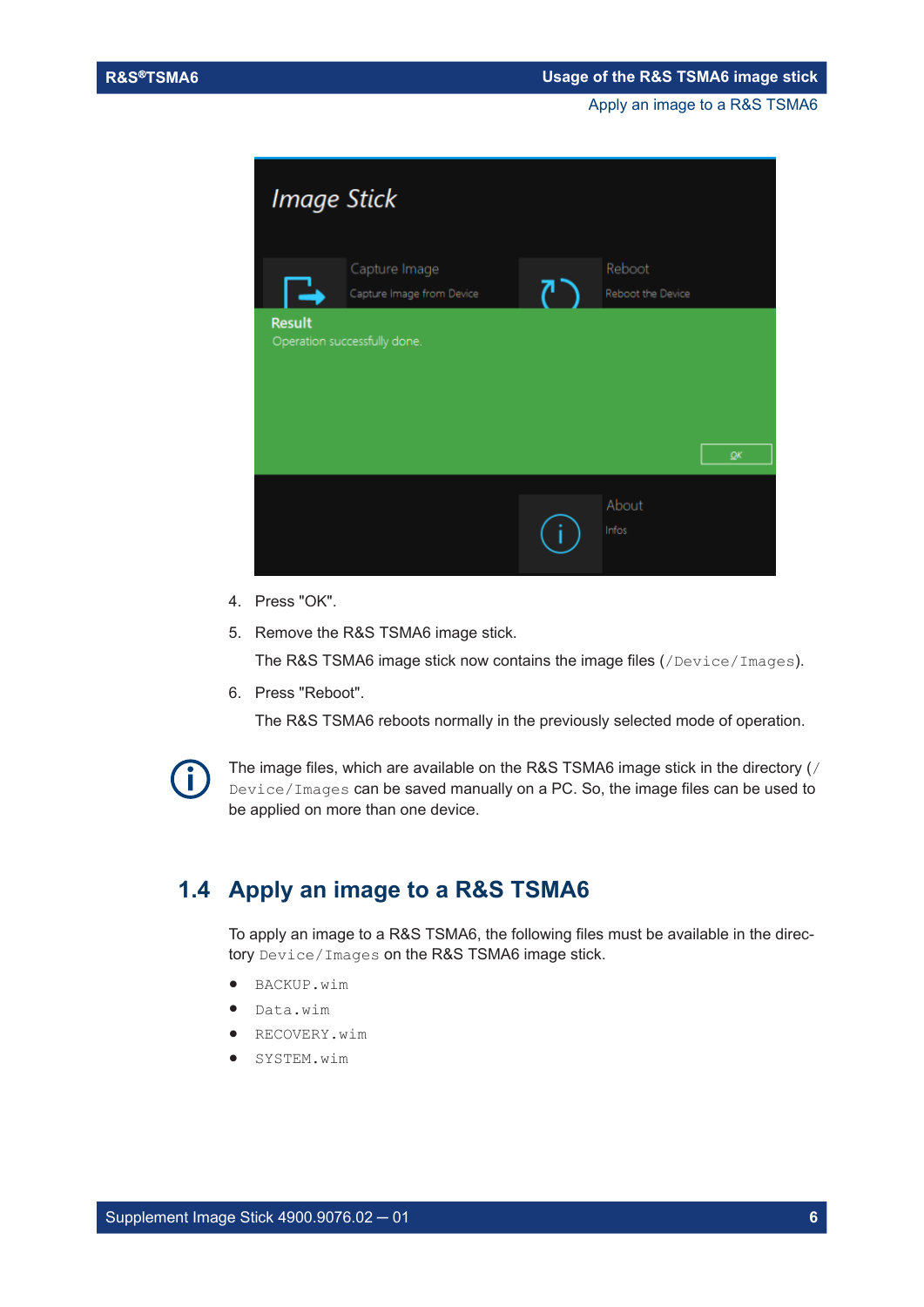

These files can be copied manually from a PC to the image stick or are the result of capturing an image (see [Chapter 1.3, "Capture an image from a R&S TSMA6",](#page-3-0) [on page 4\)](#page-3-0).

To apply an image to a R&S TSMA6, proceed as follows:

- 1. Boot the R&S TSMA6 image stick from the target device (see [Chapter 1.2, "Boot](#page-3-0) [from the R&S TSMA6 image stick", on page 4\)](#page-3-0).
- 2. In the main menu, press "Apply Image".

The apply process starts automatically. The image files from the R&S TSMA6 master device are transferred to the R&S TSMA6 target device.

| <b>Image Stick</b>                   |                               |  |  |  |
|--------------------------------------|-------------------------------|--|--|--|
| Apply Image<br>Write Image to Device | Reboot<br>Reboot the Device   |  |  |  |
|                                      | Help<br>How to use this Stick |  |  |  |
|                                      | About<br>Infos                |  |  |  |

3. After the apply process has finished, the message "Operation successfully done." appears.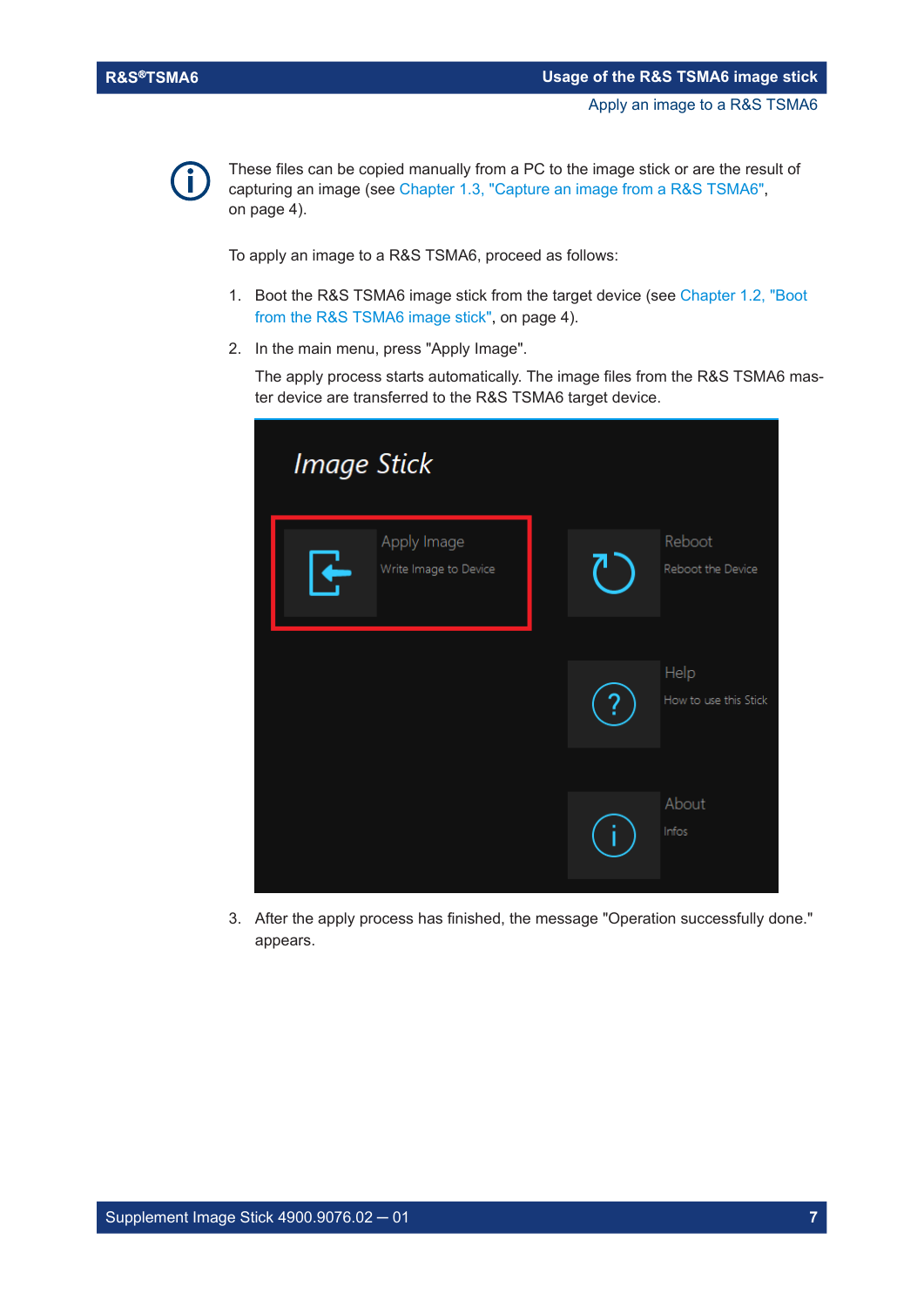<span id="page-7-0"></span>

- 4. Press "OK".
- 5. Remove the R&S TSMA6 image stick.
- 6. Press "Reboot".

The R&S TSMA6 reboots from the deployed image.

## 2 Contacting customer support

#### **Technical support – where and when you need it**

For quick, expert help with any Rohde & Schwarz product, contact our customer support center. A team of highly qualified engineers provides support and works with you to find a solution to your query on any aspect of the operation, programming or applications of Rohde & Schwarz products.

#### **Contact information**

Contact our customer support center at [www.rohde-schwarz.com/support,](https://www.rohde-schwarz.com/support) or follow this QR code: